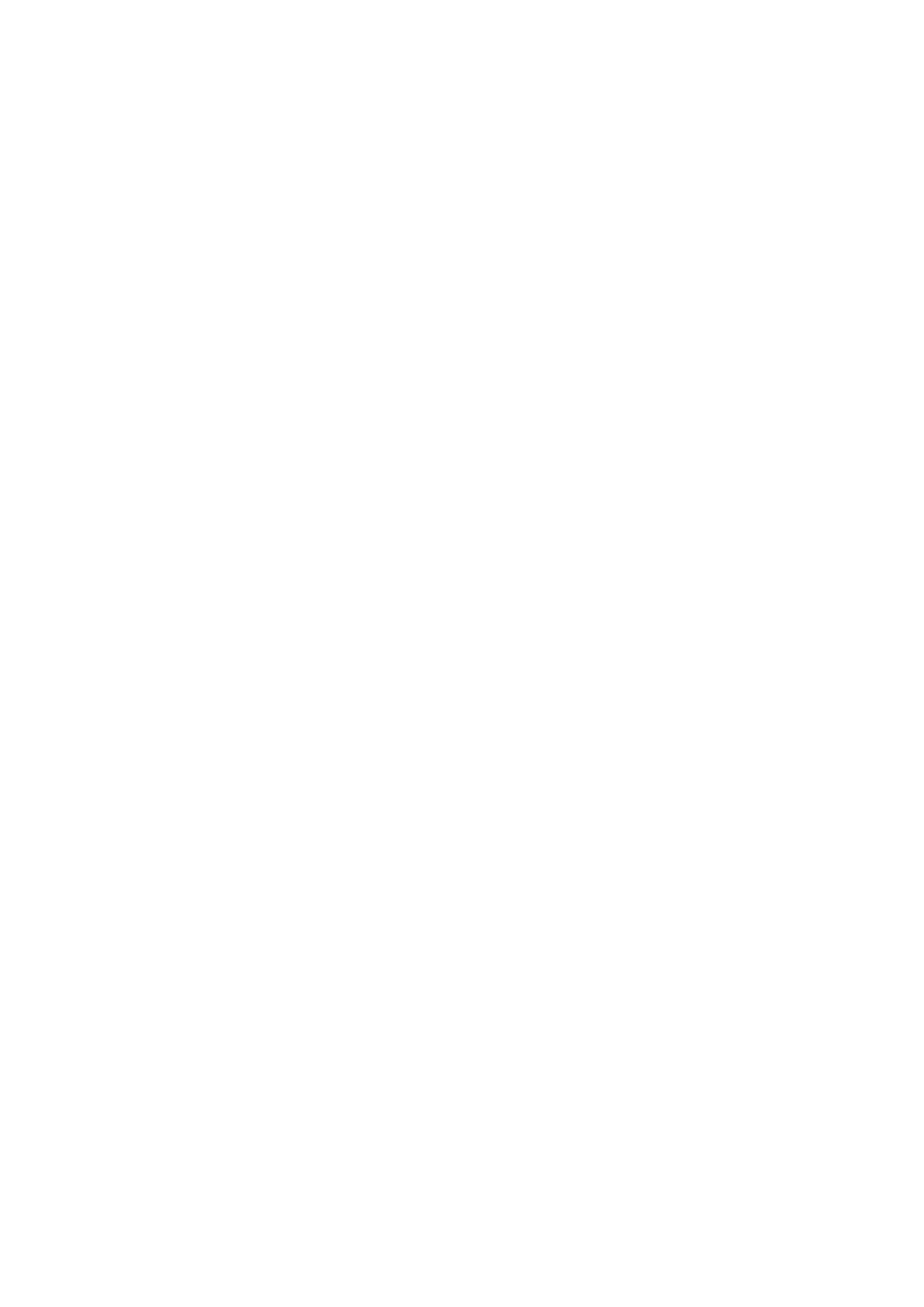This page intentionally left blank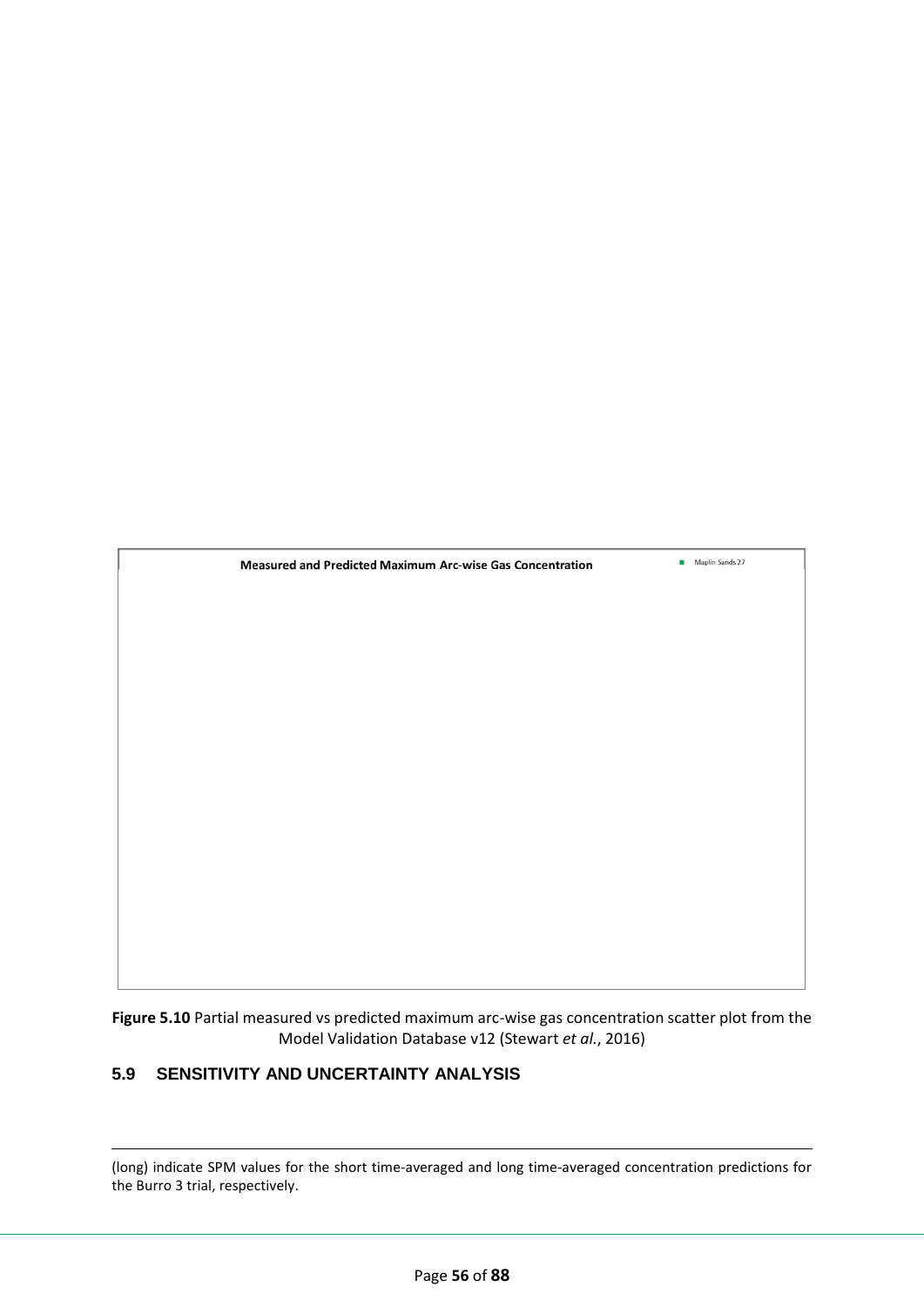### **FOREWORD**

This report describes a Model Evaluation Protocol (MEP) that can be used for assessing the suitability of Liquefied Natural Gas (LNG) dispersion models for estimating the size of exclusion zones around LNG facilities. The development of this MEP was funded by the Fire Protection Research Foundation (FPRF) of the National Fire Protection Association (NFPA) and the work was carried out by the UK Health and Safety Laboratory. This led to the publication of the first edition of this report in 2007 by Ivings et al. (2007).

Following the publication of this report in 2007, further work was carried out in the period 2008 to 2010 to develop and revise a database of experimental data that could be used to validate models as part of the MEP process (Coldrick et al., 2010). In addition, a review of LNG source models was produced (Webber et al., 2009) and PHMSA published an Advisory Bulletin clarifying the process for model validation (PHMSA, 2010).

More recently, substantial changes to the validation database have been made and further advice has been produced to describe how the MEP should be applied in practice (Stewart et al., 2016). This has led to a requirement to update the MEP and hence the publication of this second edition of the MEP report. This revision was carried out by the UK Health and Safety Laboratory, funded by Oak Ridge National Laboratory.

The Fire Protection Research Foundation expresses gratitude to the report authors: Matthew Ivings, Simon Gant, Stuart Jagger, Chris Lea, James Stewart, and David Webber, who are with Health & Safety Laboratory located in Buxton, Derbyshire, UK. The Research Foundation appreciates the guidance provided by the Project Technical Panelists, the funding provided by the project sponsors, and all others that contributed to this research effort.

The content, opinions and conclusions contained in this report are solely those of the authors and do not necessarily represent the views of the Fire Protection Research Foundation, NFPA, Technical Panel or Sponsors. The Foundation makes no guaranty or warranty as to the accuracy or completeness of any information published herein.

#### **About the Fire Protection Research Foundation**

The [Fire Protection Research Foundation](http://www.nfpa.org/foundation) plans, manages, and communicates research on a broad range of fire safety issues in collaboration with



**RESEARCH FOUNDATION RESEARCH FOR THE NFPA MISSION** 

scientists and laboratories around the world. The Foundation is an affiliate of NFPA.

#### **About the National Fire Protection Association (NFPA)**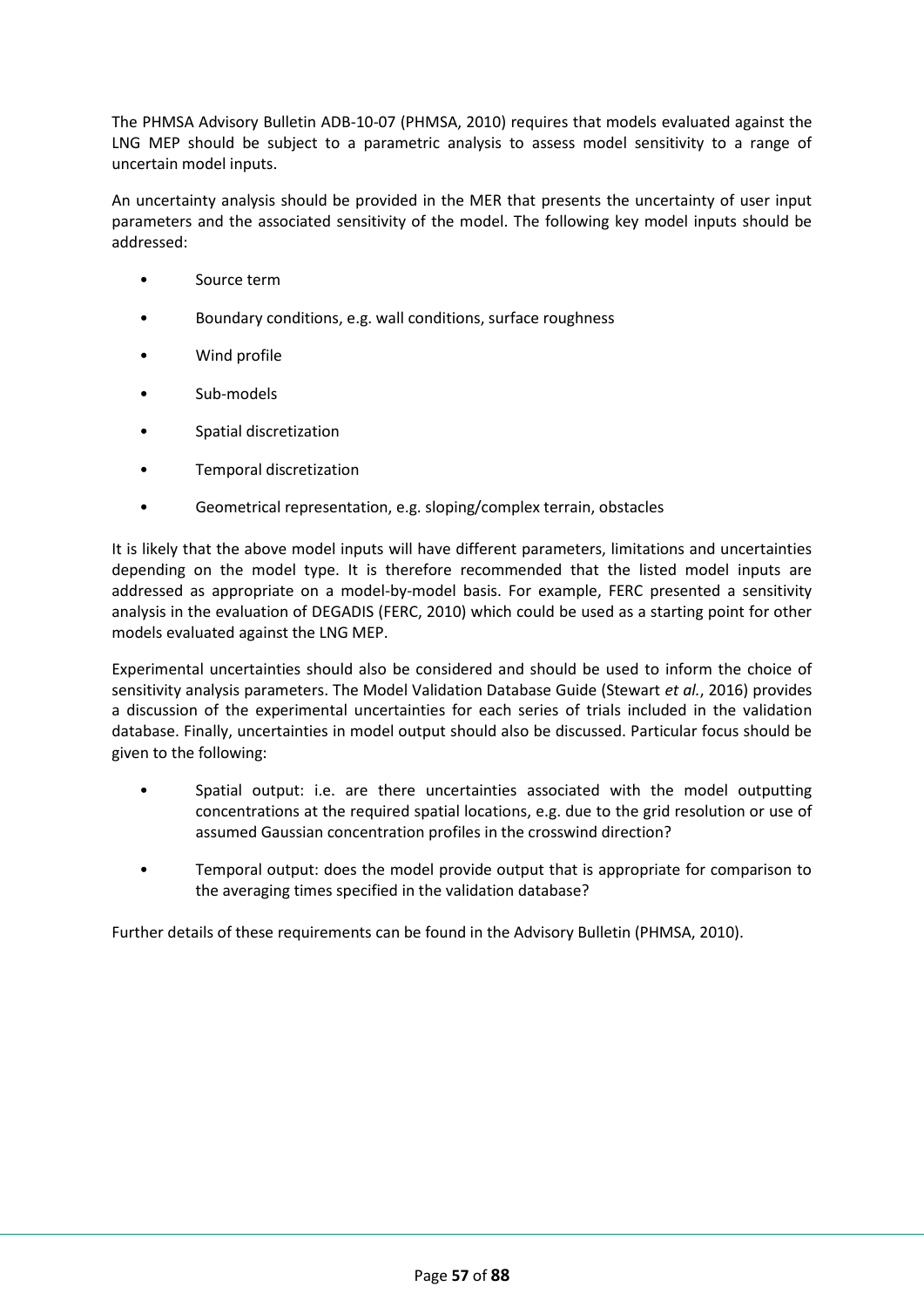Founded in 1896, NFPA is a global, nonprofit organization devoted to eliminating death, injury, property and economic loss due to fire, electrical and related hazards. The association delivers information and knowledge through more than 300 consensus codes and standards, research, training, education, outreach and advocacy; and by partnering with others who share an interest in furthering the NFPA mission.



[All NFPA codes and standards can be viewed online for free.](http://www.nfpa.org/codes-and-standards/free-access)

NFPA's [membership](http://www.nfpa.org/member-access) totals more than 65,000 individuals around the world.

**Keywords:** liquefied natural gas, LNG, dispersion, model evaluation protocol

**Report number:** FPRF-2016-25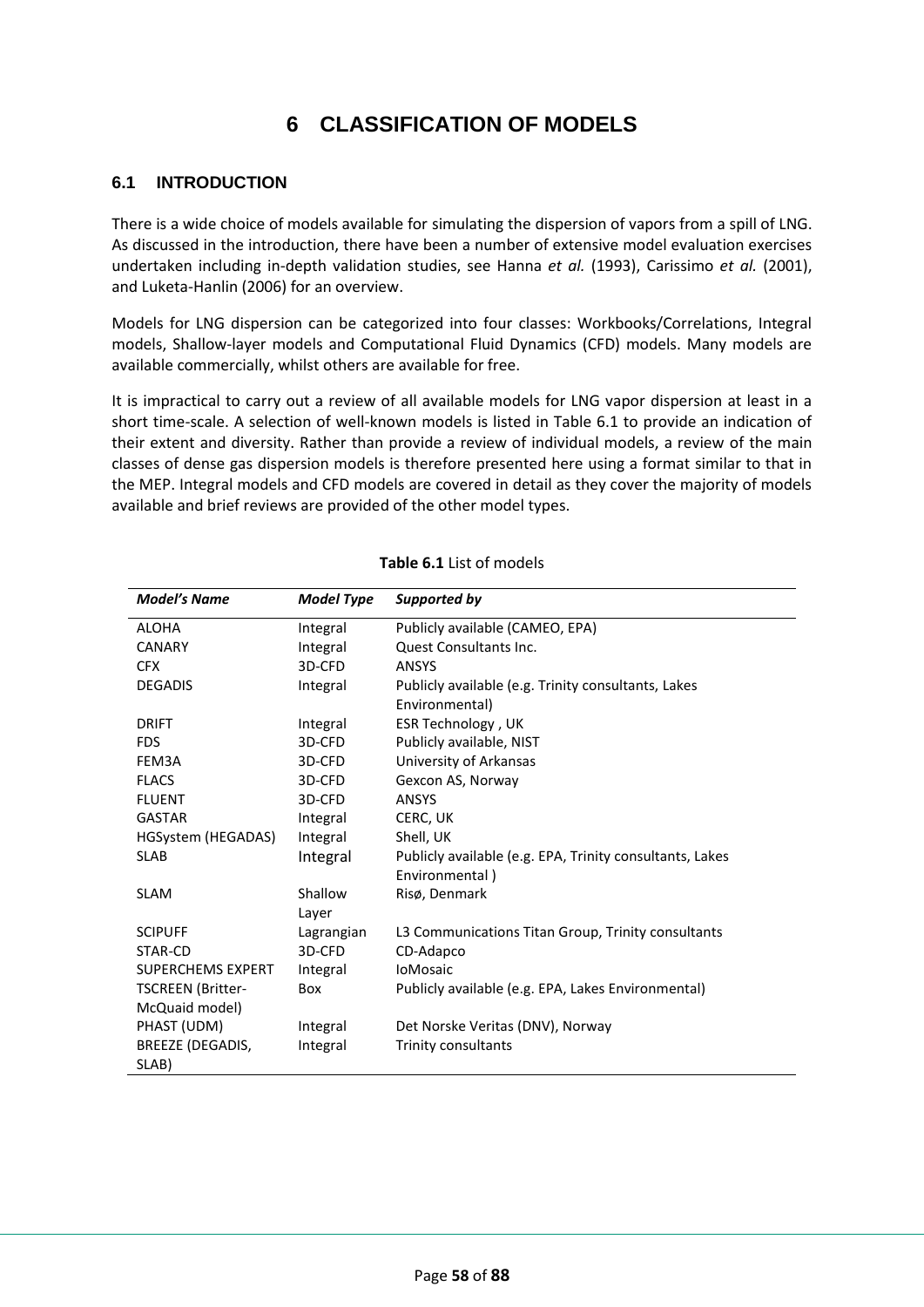## **PROJECT TECHNICAL PANEL**

Jay Jablonski, HSB PLC Richard Hoffmann, Hoffmann & Feige Leon Bowdin, Hess LNG LLC Francis Katulak, Distrigas of Massachusetts, LLC Kevin Ritz, Baltimore Gas & Electric Company Jeffery Beale, CH-IV International David Butler, City of Everett Fire Department Andrew Kohourt, FERC Janna Shapiro, NFPA 59A Staff Liaison Phani Raj, Federal Railroad Administration Anay Luketa-Hanlin, Sandia Labs Filippo Gavelli, GexCon US

## **PROJECT SPONSORS**

US Department of Transportation (DOT) Pipeline and Hazardous Materials Safety Administration (PHMSA)